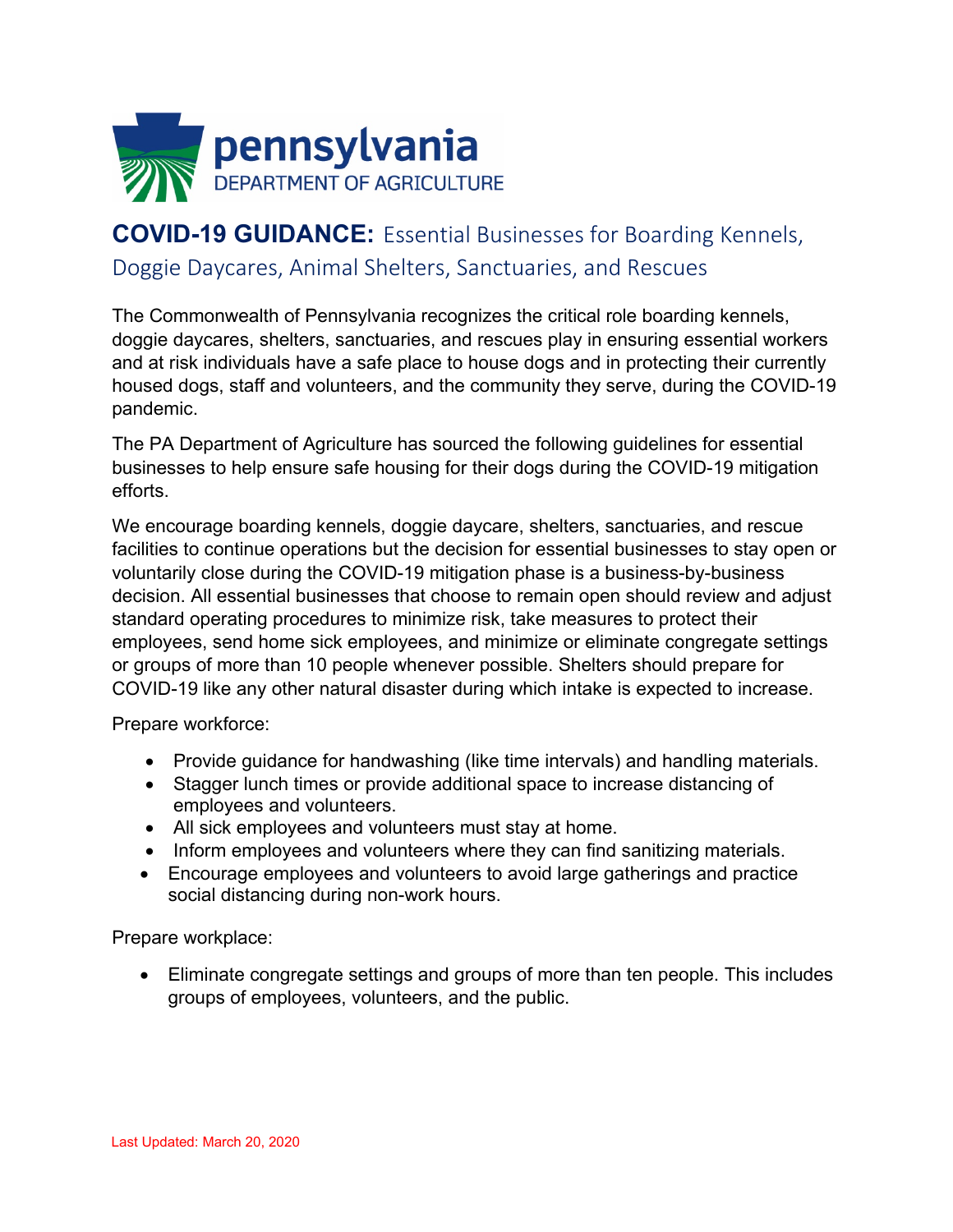Sanitize contact surfaces:

- Disinfect all door handles, knobs and gates latches, floor mats, and other commonly contacted surfaces.
- Sanitize common gathering places seating and arm rests, lobbies, meeting rooms, office spaces, grooming areas, lunch rooms, etc.

Only in cases where animals are being received from COVID-19 positive homes, staff should use PPE (Personal Protective Equipment), such as masks, gloves and gowns, to handle these animals upon intake. As a general best practice for receiving pets, pets should be bathed upon intake as long as medically and behaviorally possible. Baths should not include the use of a sprayer to prevent potential spray back onto staff. Once bathed the animal can be handled as normal. If an animal cannot be bathed due to either medical or behavioral challenges, the animal should be placed in a cage which does not require physical handling of the animal for a period a of week. The one week period for unbathed animals is being suggested out of an abundance of caution since the possibility exists for them to carry the virus on their fur. This risk is very low. If either due to caging systems, behavior or health of the animal, contact is required staff should wear PPE and avoid the animal having contact with his/her face. For any animals arriving in cages, the exterior of the cage should be cleaned upon intake in compliance with standard shelter cleaning protocols, be sure to at minimum wear gloves when cleaning such cages.

If PPE is not available, anyone handling animals should avoid contact with their faces and should wash hands regularly after handling each animal. Do not touch your face after or while handling any animal.

If your facility has excess PPE inventory, consider donating a portion to local human health medical facilities.

The Pennsylvania Animal Response Team is embedded with PEMA and coordinating statewide response for animal welfare. The team is available to assist in placement and temporary sheltering if a facility decides to close and with transport and pet food and resource requests if a facility decides to remain open.

The PA Department of Agriculture is recommending boarding kennels, doggie day cares, shelters, sanctuaries, and rescues follow the guidelines put forth in a *Shelter Kit for COVID-19* by the Association for Animal Welfare Advancement and The Humane Society of the United States.